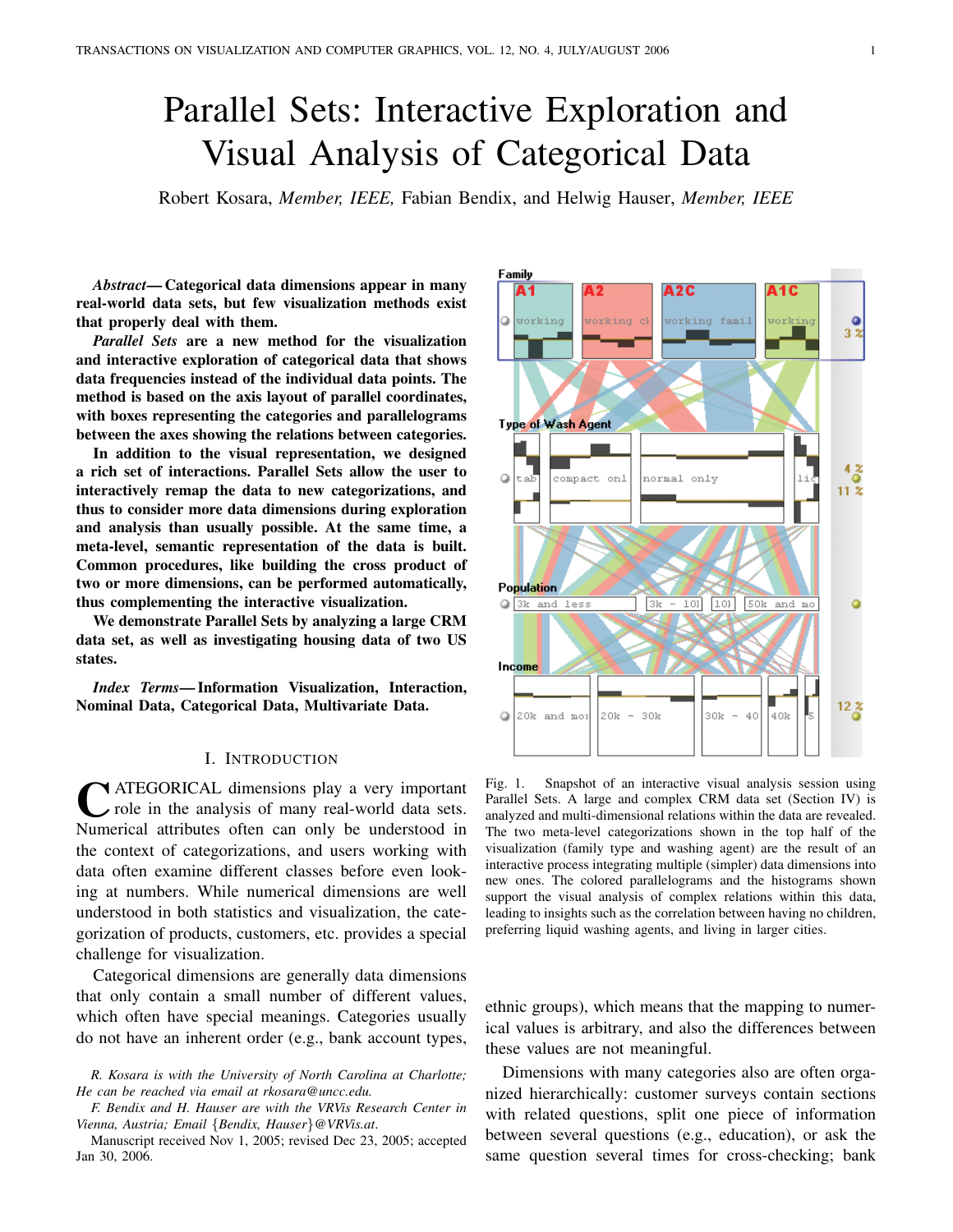accounts are classified in several ways that will often involve hierarchical categorizations, etc. Using these hierarchies for visualization is extremely helpful for the user, because they provide a natural way of aggregating and abstracting data. The visualization application has to know about those hierarchies in order to make use of them, of course, requiring additional data about the data set, or *meta data*. Interaction is also required, because the user will want to switch back and forth between a detailed investigation and a more general overview by means of these hierarchies.

Most existing work has focused on the visualization of numerical data, treating categories as a special case with only a few values. The approach presented in this paper had to be radically different in order to accomodate the special properties of categorical data and large categorical data sets in practice.

An implicit assumption in many visualization systems is also that the user will perform a whole analysis in one, uninterrupted session, and will never return to the same kind of analysis or the same data set. Our experience has shown that this is not the case, however. Users often deal with similar data sets and similar tasks, which consequently require them to go through the same or similar sets of actions for each new data set. Also, the analysis of a typical real-world data set requires many sessions, potentially spread out over a long time period. The user needs to be able to save results to continue where he or she left off as seamlessly as possible.

We present a new approach to information visualization, called *Parallel Sets* [1] (Figure 1), which was developed specifically for categorical data. This paper presents additional features as well as a new case study to demonstrate the method. Parallel Sets support interactive visual exploration and analysis [2] by combining a new visual metaphor with an advanced interaction scheme and automated procedures. Parallel Sets adopt the advantages of two older and well-proven visualization techniques: the *flexible layout* of Parallel Coordinates [3] (Figure 2b), treating all dimensions as visually independent – in contrast to recursive spacesubdivision approaches like Mosaic Displays –, and *displaying frequencies* as representatives for the categories (Figure 2c) – as opposed to the usual one-by-one itemsbased visualization of data.

The following sections present the related work and the idea of Parallel Sets in terms of the visual metaphor and interaction scheme. The workflow is explained, which is essential to performing interactive visual analysis of heterogeneous and high-dimensional data. It is important to stress the fact that the interaction scheme is



Fig. 2. Visualizing categorical data with traditional techniques such as a scatterplot (a) and parallel coordinates (b) do not yield useful visual representations, because usually only a small number of different values are given per categorical dimension. Traditional Venn diagrams (c, d) are based on the concept of showing data frequencies and therefore work well for categorical data. Lining categories up next to each other leads to the basic idea of Parallel Sets.

an integral part of Parallel Sets, and necessary to exploit the full potential of the approach. We demonstrate the use of Parallel Sets to reveal interesting information in a large customer relationship management (CRM) data set, as well as housing data of two US states.

#### II. RELATED WORK

Parallel Coordinates [3] (Figure 3a) are a popular visualization technique, in which the graphical axes are not arranged orthogonally, but they are placed side by side. An  $n$ -dimensional data point is represented by a polyline, which intersects the parallel axes at points which represent the values of the individual data dimensions along the respective axes. This view is capable of displaying high-dimensional data (up to about 10-15 axes in practice), because the axes are visually independent of each other.

Initially, parallel coordinates were designed to display continuous variables [3], but recent approaches have tried to integrate categorical variables into this visualization as well. Rosario et al. [4] suggest transforming categories to numbers by techniques similar to Multiple Correspondence Analysis (MCA). By this, the space on each axis is used more efficiently, because the spacing becomes meaningful (similar categories are positioned close to each other). A simpler approach is proposed by Teoh and Ma [5]: for each category, an interval is constructed on the continuous axes to make more polylines visible. By this, the space is used to give the user an impression of how many data items are visualized. Using alpha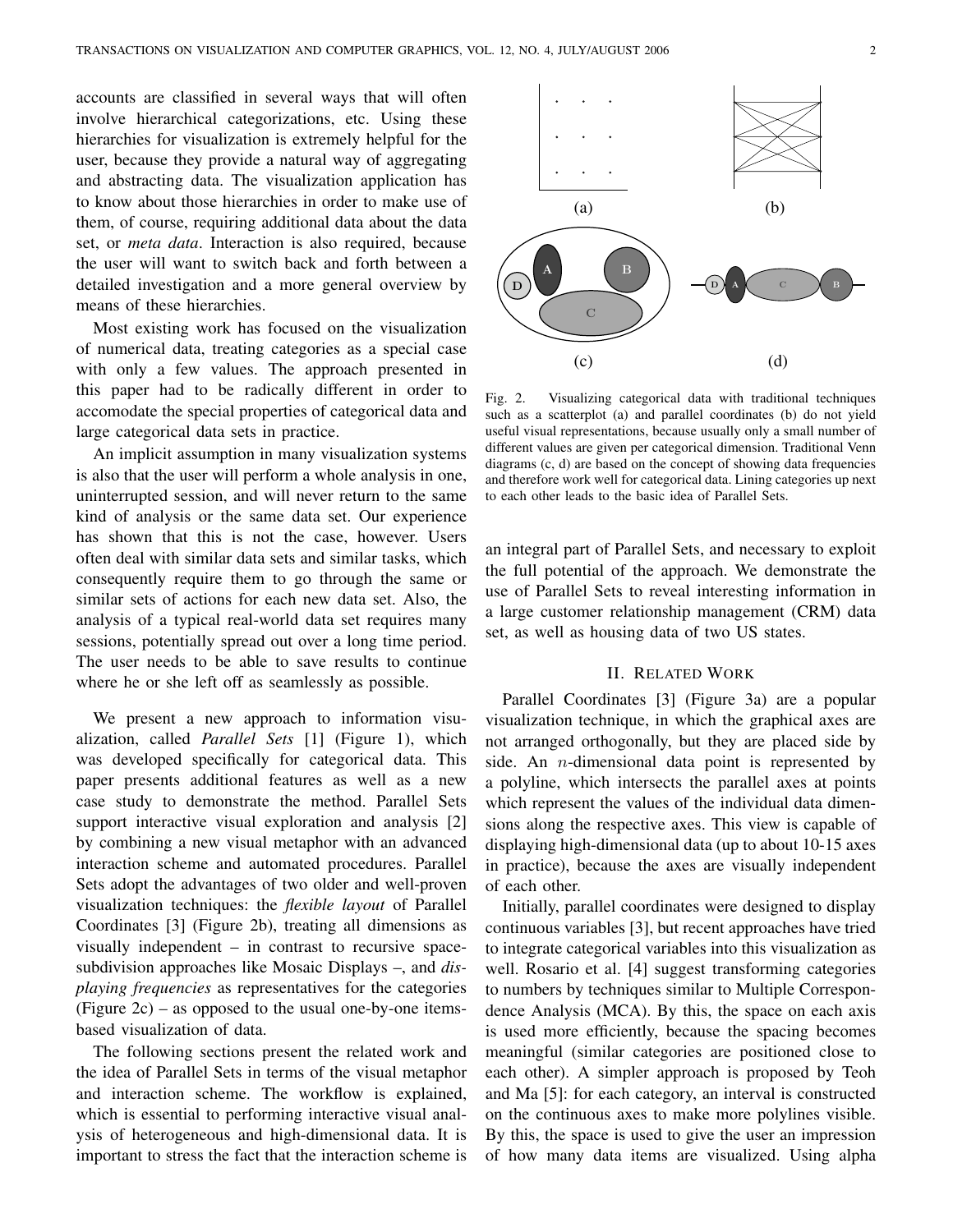

Fig. 3. Three different visualization techniques displaying the same data: (a) the categories are represented by points on continuous axes in parallel coordinates, (b) Parallel Sets show the frequencies of categories and relations, and (c) a Mosaic Display provides a compressed view of the data (the hatched parts represent the same subset).



Fig. 4. The Parallel Sets prototype (showing the *Titanic* data set [15]) consists of four panels (clockwise from top left): the user panel (showing user-defined dimensions), the main visualization panel, the data panel (showing the source data), and the exclusion panel (for filtering).

blending, the Information Mural [6] also gives an impression of the number of values per category, but is still hard to read and imprecise for truly categorical data. One problem remains for all parallel coordinates techniques: the visualization implements a continuous design model, which does not match the discrete user model of the data. This discrepancy between the user's mental model and the presented image is eliminated by the use of frequency-based techniques: categories are represented by visual entities that are scaled according to their corresponding frequency.

There are several techniques that follow this approach: the Mosaic Display [7], [8] (Figure 3c) is a recursive space-subdivision technique (similar to Dimensional Stacking [9]), in which the frequency values of categories are represented by particular areas ("tiles") on the screen – interactive mosaic plots [10], [11] provide an even better approach for visual exploration, because they make use of the user's domain knowledge; Bargrams [12] and InfoZoom [13] are techniques that display the dimensions row by row and the categories are mapped to boxes whose widths are scaled according to their frequencies. The drawbacks of these frequencybased techniques are: (1) space-subdivision methods introduce a ranking of the displayed dimensions and are also limited in the number of dimensions that can be displayed, and (2) for the latter kind of visualizations, the relationships between dimensions are not shown explicitly, but the vertical alignment encodes the relation of different dimensions' categories, which can make the view difficult to understand when investigating multidimensional relations within the data.

A technique that is related in terms of interaction and application area are parallel coordinate trees [14]. By adding a tree-based navigation system, the data (customer surveys, similar to the data presented in the first part of the case study in this paper) can be analyzed in meaningful terms.

The Parallel Sets technique combines the advantages of frequency-based techniques (implementing a discrete design model and displaying the frequencies of categories) and parallel coordinates (treating dimensions independently).

## III. PARALLEL SETS

Parallel Sets are not only a new visualization technique, but also an interaction framework. The visual metaphor serves as a natural way of mapping categorical variables to visual entities, which makes effective interactive exploration and analysis possible.

## *A. Basic Idea*

Classical approaches (Section II) do not optimally deal with categorical data: either the frequency information is not visible or a ranking is imposed on the visual mapping transformation [16], influencing perception of the data (Figure 3).

Parallel Sets share the layout with parallel coordinates, but the point intersections are replaced with sets of boxes that represent the categories (Figure 3b). These boxes are scaled according to the frequencies of the corresponding categories (Section III-C) and are initially ordered according to meta information (Sections III-D and III-E). Using the frequency information means utilizing an aggregation [17] of a large categorical data set, reducing the amount of data to be displayed, and providing an image of the data that more closely resembles the way users think of large, categorical data sets.

This reduction also means that update rates of the visual representation only depend on the number of categories in the data, but not on the overall number of data points. Not only is the number of categories in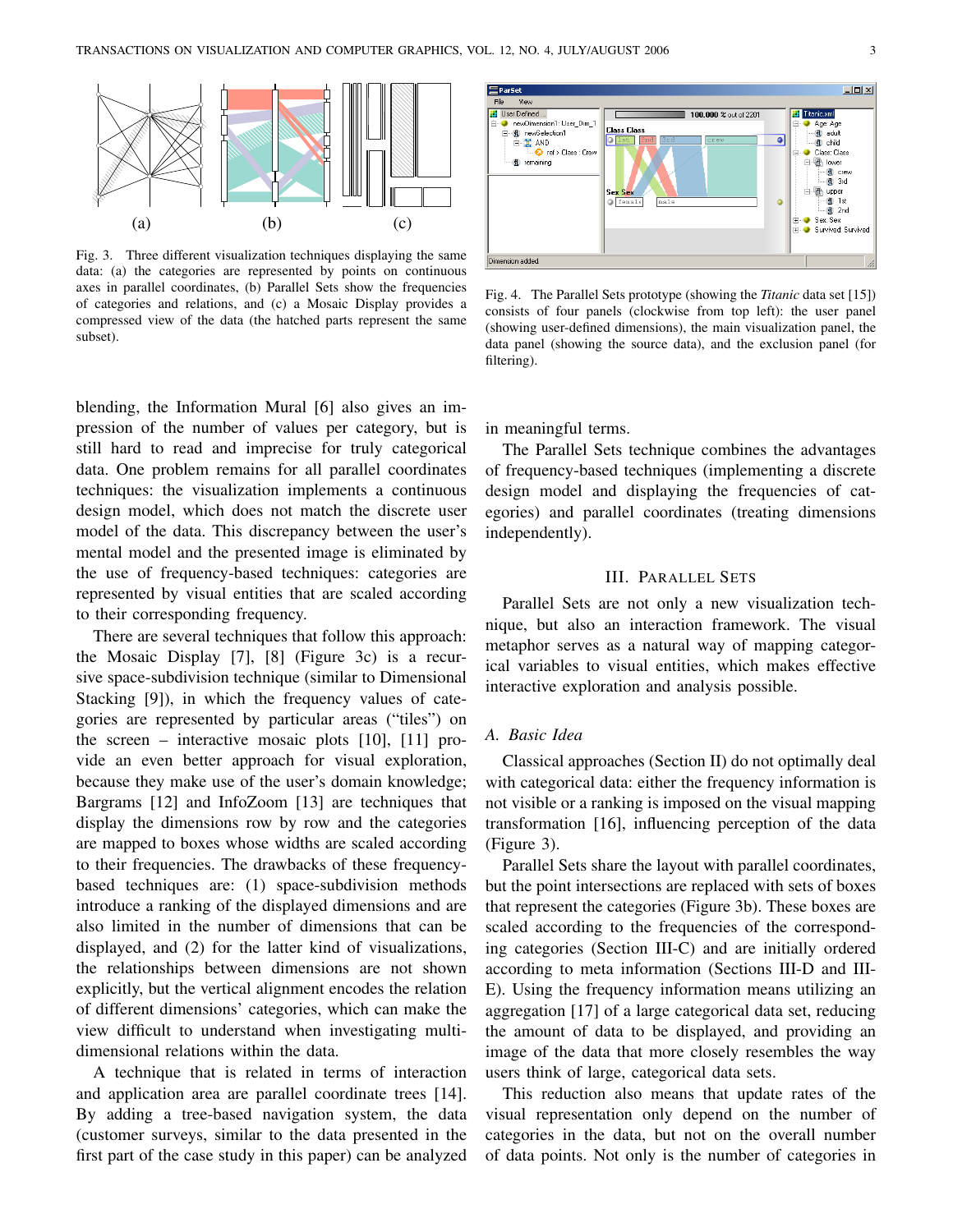| <b>Class</b> | <b>Sex</b> |         |       |          |      |          |
|--------------|------------|---------|-------|----------|------|----------|
|              | female     |         | male  |          |      |          |
| first        | 145        | 44.6%   | 180   | 55.4%    | 325  |          |
|              | 30.8%      | $6.6\%$ | 10.4% | $8.2\%$  |      | 14.8%    |
| second       | 106        | 37.2%   | 179   | 62.8%    | 285  |          |
|              | 22.6%      | $4.8\%$ | 10.4% | $8.1\%$  |      | 12.9%    |
| third        | 196        | 27.8%   | 510   | 72.2%    | 706  |          |
|              | 41.7%      | 8.9%    | 29.5% | 23.2%    |      | 32.1%    |
| crew         | 23         | $2.6\%$ | 862   | 97.4%    | 885  |          |
|              | 4.9%       | $1.1\%$ | 49.8% | $39.1\%$ |      | $40.2\%$ |
|              | 470        |         | 1731  |          | 2201 |          |
|              |            | 21.4%   |       | 78.6%    |      | $100\%$  |

- -  $\blacksquare$   $f_{ij}$  is the number of all data points which are categorized according to the ith row *and* the jth column (145 females travelled first class on the Titanic).

-  $r_{ij} = f_{ij}/f_{i+}$  is the individual row frequency of the same data subset, with  $f_{i+} = \sum_{j=1}^{m} f_{ij}$  being the marginal row count for the ith row (almost 45% of all first class passengers on the Titanic were female).

- -  $\Gamma$   $c_{ij} = f_{ij}/f_{+j}$  is the individual column frequency, whereas  $f_{+j} = \sum_{i=1}^{m} f_{ij}$  is the marginal column count for the j-th column (e.g., 30.8% of the female passengers travelled first class).
- $p_{ij} = f_{ij}/f_{++}$  is the a priori probability of this data subset, with  $f_{++} = \sum \sum f_{ij}$  being the number of all data points (less than 7% of all passengers on the Titanic were females in the first class).

Fig. 5. The crosstabulation of the *Titanic* data set shows the absolute, relative, and marginal frequencies for dimensions *Class* and *Sex*.

a data set significantly smaller than the number of data points; categories are generally defined by the user, and therefore grow slowly – if at all – with data set size. As a consequence, Parallel Sets scale very well with data set size.

Because the sets of categories are placed independently side by side, the connections between categories (representing the relative number of attribute combinations) are also scaled according to their frequency values.

Parallel Sets are not restricted to categorical data, however. By means of binning, a continuous variable can be easily transformed into this kind of visualization (Section III-F).

A categorical dimension is a meaningful classification of the data, but rarely the only one. Hence, it is useful to give the user the possibility to create new classifications by combining existing dimensions. This process is userdriven: the user utilizes his or her domain knowledge to enrich the meta information about the data, and can consequently use this new information for further exploration and analysis.

Our prototype (Figure 4) shows the user not only the data itself, but also all the dimensions and categories, including hierarchies on both levels. A separate panel is used for creating new dimensions from existing ones, by simply clicking on categories or brushing value ranges in the visualization. The user can remove data values from the display (e.g., unknown values) by dragging the corresponding category to the data exclusion panel.

## *B. Statistical Basics*

The information that is provided by the visualization is obtained by a crosstabulation [18]. Statistical examinations deal with categorical data quite frequently and usually analysts look at frequency (contingency) tables to get a first overview. Figure 5 shows an example of a two-way table: what is displayed by Parallel Sets is the information obtained by multi-way tables.

In each cell of the crosstabulation, the top left values show the occurrences  $f_{ij}$  (absolute numbers), the bottom right numbers show the absolute frequencies (probabilities)  $p_{ij} = f_{ij}/f_{++}$  (where  $f_{++} = \sum \sum f_{ij}$ ), and the remaining two values show the individual row frequencies  $r_{ij} = f_{ij}/f_{i+}$  and column frequencies  $c_{ij} =$  $f_{ij}/f_{+j}$  (where  $f_{i+}$  and  $f_{+j}$  are the marginal row and column frequencies, respectively). The crosstabulation, which is calculated for each attribute combination of the displayed dimensions, builds the basis for the visual metaphor: each category is scaled according to the corresponding marginal frequency  $f_{i+}$  and  $f_{+j}$  respectively, and the connection between each pair of categories is scaled according to the absolute frequency  $f_{ij}$ . The visualization of actual data records is replaced by that of frequency information, which gives the user insight into the distribution of the data records.

#### *C. Visual Metaphor*

The basic building block of Parallel Sets is a box that represents the size of a category on one axis relative to all the data samples. Parallelograms connect categories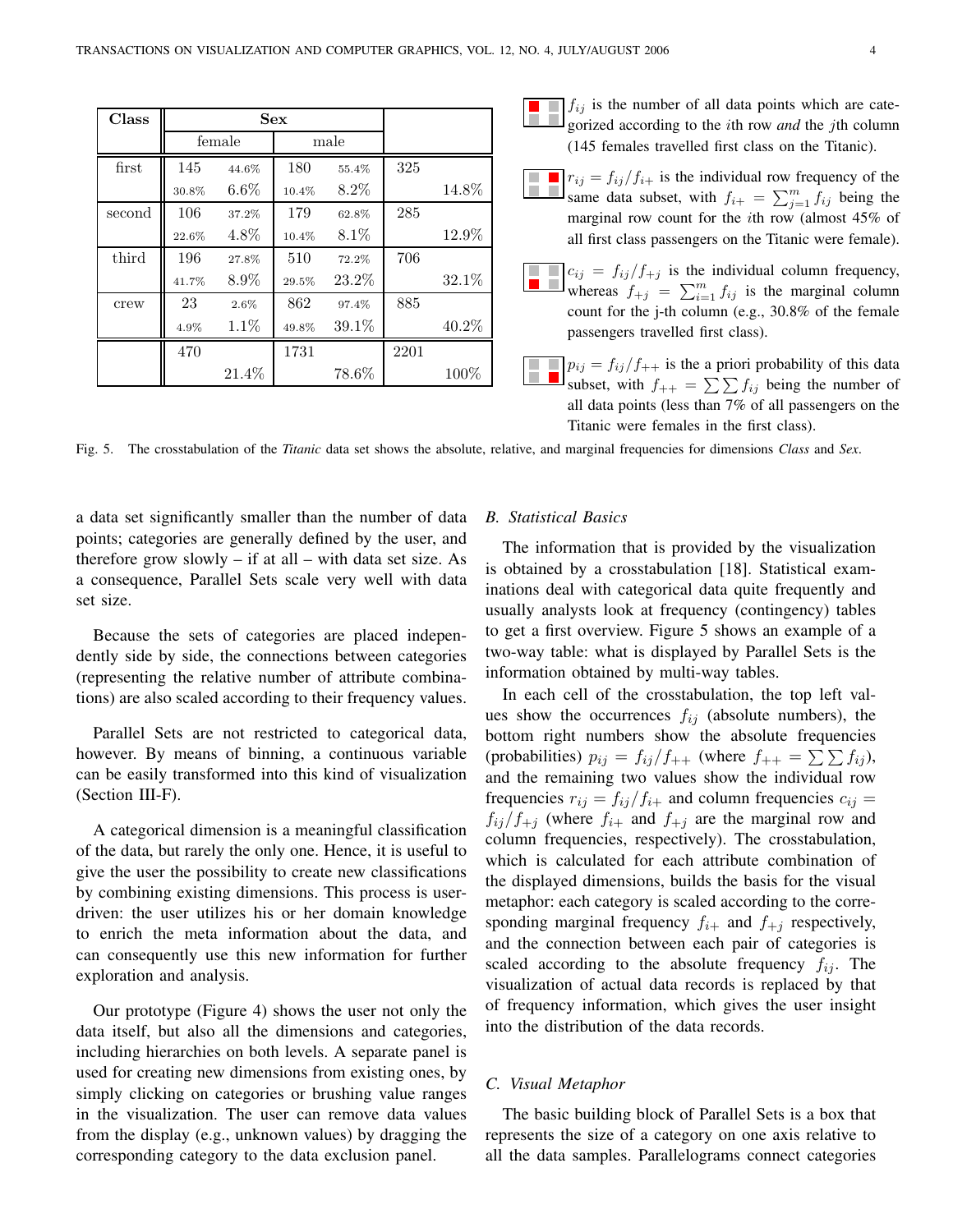to show how many data points are in any of the combinations between two or more categories. Color is used to differentiate the categories and to make the connections between them easier to see.

At any point in time, there is one selected dimension – the *active* dimension. This dimension defines the colorcoding of the connections: each category of the active dimension gets one color from a predefined set of equally-spaced, iso-luminant colors which differentiate the connections well [19], and all connections obtain the color of the respective active category. Then a visual ordering of the displayed dimension is introduced: starting at the active dimension, neighboring dimensions split the connections into sub-connections according to their number of categories. This is analogous to imagining a subset with a particular attribute (e.g., first-class passengers) and subdividing it according to a second feature (e.g., gender), then a third feature, and so on.

In this flexible display only the absolute frequencies are visualized, but there is room to offer more information: the user can vertically resize the boxes (representing the categories) and inside this additional space histograms can provide a more detailed view of the data. Aside from the absolute frequencies, the individual row and column frequencies of the contingency table (Figure 5) can be integrated into the visualization by the use of histograms [20] for the selected dimensions. In statistical terms, these relative frequencies are conditional probabilities. Because comparing conditional probabilities can be misleading (similar to Simpson's paradox [21]), the relative frequencies have to be standardized. One way is displaying the deviations of conditional probabilities from the a-posteriori probabilities  $(\Delta P_i = P(A_i \mid B_j) - P(A_i))$ . If the deviation is zero, then the particular category (with associated probability  $B_i$ ) is independent of all categories of the neighboring dimension.

Figure 6 shows an example of dependent relations: one can see the absolute distribution of the upper dimension and additionally, how the particular frequencies change if only data records of the lower left categorical attribute are considered. For instance, the positive difference (9%) means that data records of the associated category (crew members) are more frequent in the considered category (male passengers, 49% of all males were crew members) than in the absolute distribution (40% of all passengers were crew).

#### *D. Interaction and Workflow*

Parallel Sets implement several common interaction schemes: selection and highlighting, interactive query-



Fig. 6. The level of dependence between the class and the sex of passengers on the Titanic, shown for male passengers. The crew was overrepresented in the male population on the ship, with all the passenger classes being underrepresented.

ing, filtering, and reordering of dimensions and categories – thus also heeding Shneiderman's visual information seeking mantra: *overview first, zoom and filter, then details-on-demand* [22] (Figure 7).

The interactive data exploration starts with an undirected investigation of the available data variables. The user chooses interesting data variables, adds them to the visualization panel, and explores their relationships. The visualization can easily become very complex if the number of displayed categories increases to more than just a few, so the user is able to create new views by defining new dimensions. These dimensions are typically more meaningful to the user or more suitable for the analysis task at hand, and compress the relevant information into one or just a few dimensions, while leaving out unwanted detail. Later, the user may need more detailed information about the relation between two or more dimensions, and can then go back to the original ones.

This high-level view of interactive visual analysis is implemented by Parallel Sets. The investigation starts with choosing interesting data variables: the data panel offers the data dimensions and the user panel shows the user-defined dimensions. The user can drag dimensions from both panels, drop them in the visualization panel, and create his or her own view of the data. The dynamic layout permits the reordering of dimensions with immediate visual feedback which is useful to look at the relationship of different dimensions more closely. Also, the categories can be reordered along their respective axis, as there may not be a natural ordering among categorical values (Figure 7a,b). A function that we found very useful is to let the program arrange the categories by absolute or relative frequencies, since often the first question is which category is the largest, and how does it relate to the categories on another dimension.

Having added interesting dimensions to the visualization (overview), the user can group selected categories (zoom and filter: Figure 7c,d), by which he or she can organize categories hierarchically. The user can also drag uninteresting categories into the exclusion panel to filter the data (Figure 7e,f), thus using the available screen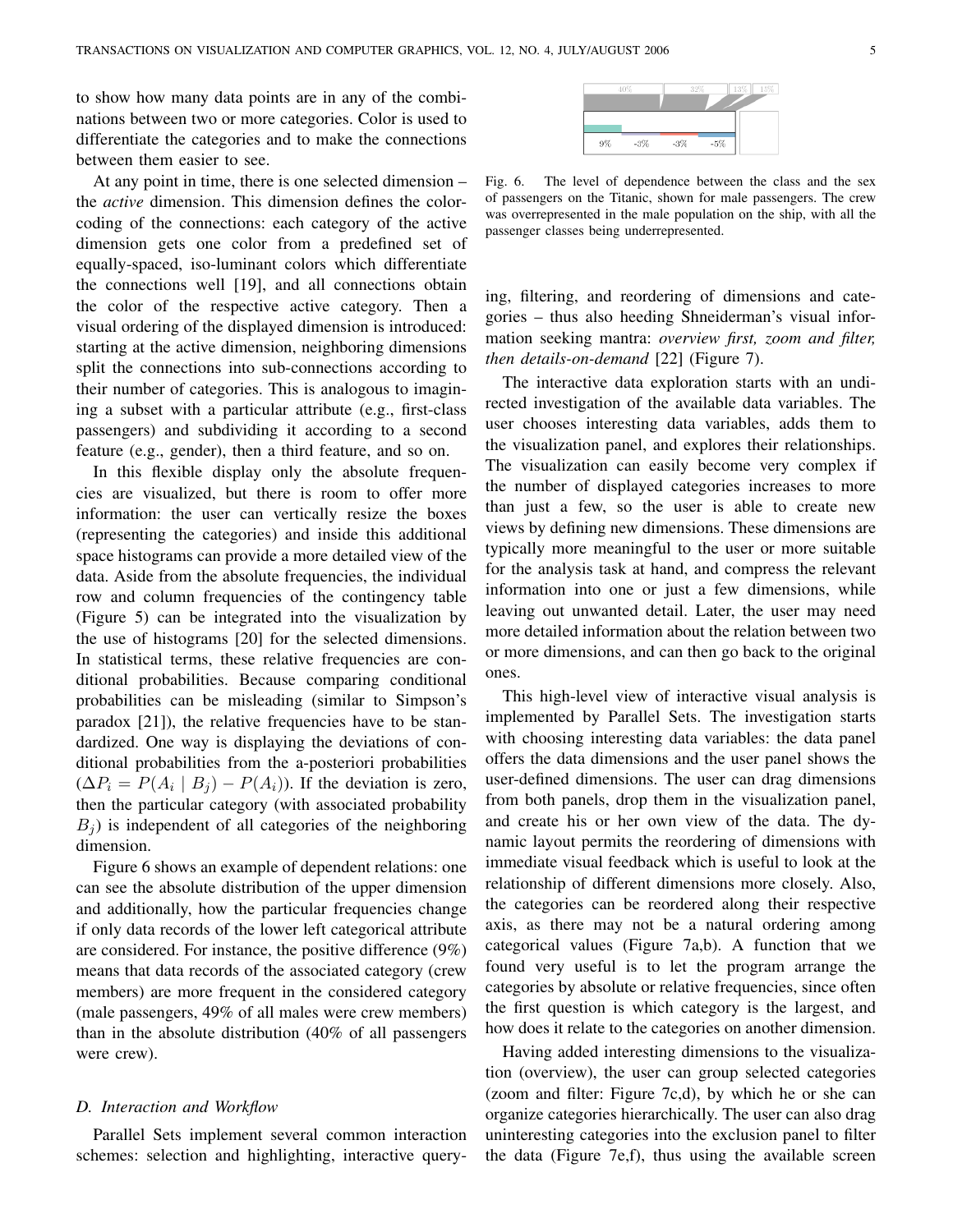

Fig. 7. Basic interaction elements in Parallel Sets: reordering categories (a, b) helps to generate a more meaningful layout; grouping categories (c, d) enables a hierarchical analysis/exploration; excluding categories from the visualization (e, f) allows for interactive filtering; and category highlighting (g, h) enables the selective investigation of high-dimensional relations.



Fig. 8. An example of dimension composition: the user is interested in a classification into the following four categories:  $C_{a1} \wedge C_{b1}$ ,  $C_{a2} \wedge$  $C_{b1}$ ,  $C_{a3} \wedge C_{b1}$ , and *remaining*. The displayed interaction path in (a) illustrates the sequence of selections (the dotted lines indicate that the user finishes the current brush and starts a new category); the resulting user-defined classification is displayed in (b).

space more effectively. Moving the mouse over a category highlights it and its connections to other dimensions (Figure 7g,h), supporting the user in understanding highdimensional relationships.

One fundamental interaction technique in the design of Parallel Sets is dimension composition. The use of this feature is to reduce the dimensionality of the visualization – both screen space and human perception limit the maximal dimensionality of the visual mapping – and to build more practical and meaningful categorizations (Figure 8a). In contrast to *data-driven* approaches (like PCA [23] or VHDR [24]), interactive dimension composition enables the integration of the user's domain knowledge. A categorical dimension is a classification of all data records according to a particular data attribute (e.g., regarding the attribute age, a binning could classify the data into ten years intervals). In general, the data can be classified according to multiple aspects of the data. Hence, during the exploration process, it is useful to allow the user to build his or her own classifications of the data and to also *reuse* this information during further exploration and analysis. Figure 8 gives an example of the process: a new classification is created by selection activities. The path illustrates the sequence of selections; firstly, the category  $C_{a1}$  is selected, then the category  $C_{b1}$ , and so on. These selections are recorded by the user panel: for the first selection, a new dimension, an *active category* (equal to the selected category), and a *default category* (which contains all the remaining data items) are created. All successive selections are added to the current active category (by default, all selected categories are combined by a conjunction). In the example, after every two successive selections, the user indicates to start a new category (not visible). The result of the process is a new categorical dimension with four categories that represents a new classification of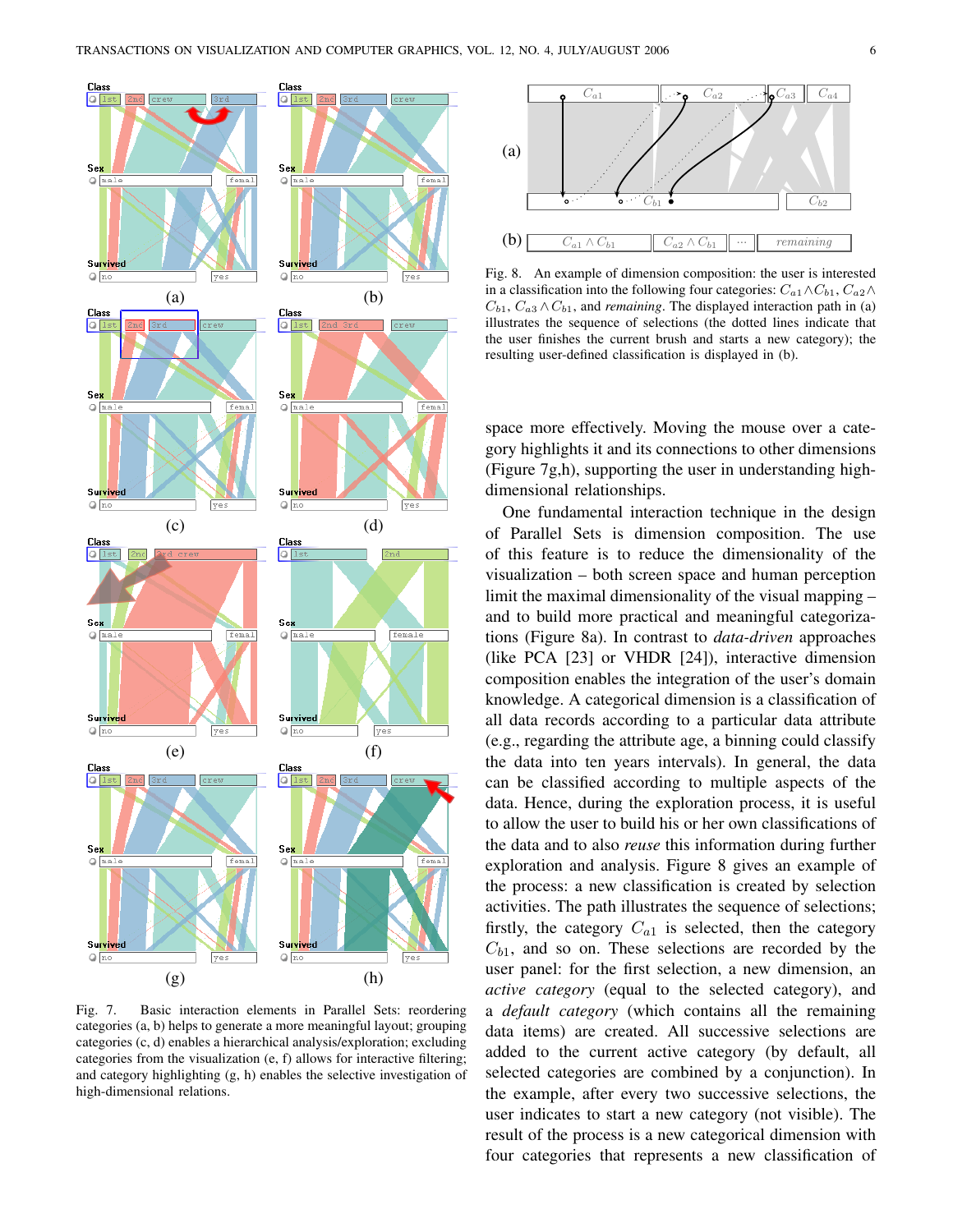the data. This dimension (representing part of the user's domain knowledge) can be dragged into the visualization again and the user can continue working with just this one dimension, because it contains all the information the user considers to be relevant. Generally, two concepts are utilized: the new categorization can either contain all possible attribute combinations (specialization), or contain a subset of these combinations (generalization). The effect is that more data axes are combined into fewer display axes, thus showing the relevant data, but keeping the visual complexity low.

The final step is to have a closer look at interesting relationships and to get detailed information. Details are in fact filtered data records that are the output of the visual analysis. Usually, once the user has found out some interesting relations within the data, he or she wants to get back to the original data items and to see all the details, e.g., in a standard table view. Concerning the investigation of relationships, Parallel Sets offers two schemes: histograms and highlighting. Histograms show statistical parameters to analyze relations in detail, highlighting is realized as a mouse-over effect: all connections that pass through the box under the cursor (i.e., relations that include the corresponding data attribute) are emphasized by drawing them with higher saturation and in front of all other connections. This way, multidimensional relationships become visible as a starting point for further exploration.

Zooming into a particular category is also possible, which means for its axis, only this one category is displayed, and thus a lot more room is available for its connections to other axes. This is similar to the way zooming/drill-down is handled in InfoZoom [13].

# *E. Hierarchical Meta Data*

Meta data provides the program with information about the data set. The most basic information are the names of the different data dimensions, as well as labels for each of the values.

The meta information is organized hierarchically, which allows the definition of groups of dimensions as well as categories that belong together (rightmost part of Figure 4). This is useful in many applications, e.g., customer surveys (questions that are related or even redundant to check for validity), bank account data (account types and groups of types), etc., or in cases where the data model is such that one kind of information is spread over several dimensions. In these applications, it is often necessary to use dimension composition to produce the data that is then used for the actual analysis.

The hierarchy also provides a means of storing knowledge, especially in the case of hierarchical categories. This information is not shown in the visualization, but the user can read it from the tree. It is also possible to expand and collapse subtrees containing categories, thereby automatically combining all the categories into one. Thus, the amount of detail can be changed quickly, and in terms the user is already working with.

Using dimension composition, the user can create custom dimensions either to support a particular analysis question, or to encode information that has been found. Knowledge is accumulated this way, and stored directly in the meta data.

## *F. Continuous Dimensions*

Many data sets do not contain only nominal or only continuous axes, but a mix of both. Parallel Sets can deal with continuous axes and show them in a meaningful way (Figure 9). In order to do this though, the noncategorical axis is divided into bins, and thus transformed into a categorical dimension. This is necessary to maintain a consistent visual metaphor, and also for performance reasons.

The user can select the number of categories the numerical axis gets split into. Such a dimension is then visualized as an axis with triangular shapes pointing at the bins, instead of parallelograms (because all bins have the same width). A histogram is of course available to see the distribution of values on the axis.

In most cases, the user will be interested in certain value intervals, which make up interesting groups of data items (e.g., certain ranges in household income). By selecting value ranges in terms of whole bins, a new dimension can be created quickly that specifies these groups. This new dimension then acts like any other categorical dimension within the program.

Showing continuous axes as true parallel coordinate dimensions would of course be the most useful display of this data, and this will be included in a future version of the program. Doing this, however, means losing the elegant independence from the data set size, and therefore requires some additional engineering to maintain interactivity for large data sets.

#### *G. Reducing Visual Clutter*

When dimensions with many categories are visualized, the many intersections between ribbons connecting categories can make the display very busy (Figure 11). A second ("bundled") mode can be used to alleviate this: the connections for each category (except the active one) are drawn in parallel (Figure 10), yielding a much tidier display, but also making it harder to track connections over more dimensions.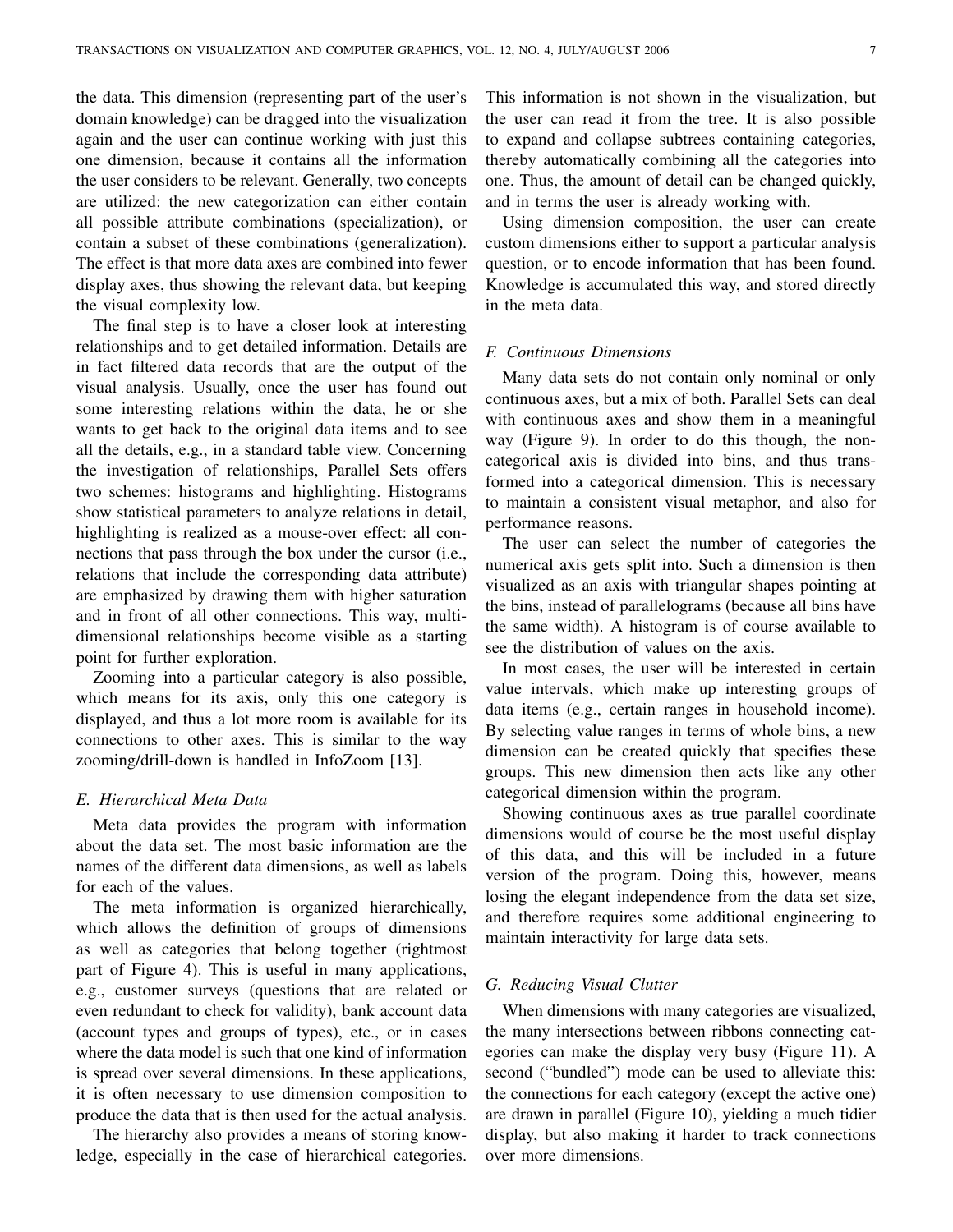

Fig. 9. Categorization of numerical dimensions. Initially, the user panel is empty and the user can start defining intervals on the axis (a). This interval is represented by the new dimension's category in the tree view and also in the visualization (b). The user can then refine the current category or create another one (c).



Fig. 10. Bundled mode. In bundled mode, the connections between each pair of non-active categories are parallel (left); in standard mode, the splitting up of connections is easier to see (right).

Also, it can happen that the connections between categories become so oblique that it is difficult to visually compare the represented frequencies. If this is the case, histograms can help, because they provide a very comprehensible visualization for frequency data that facilitates better comparison. In addition to the mode explained in Section III-C, relative frequencies can be displayed by this auxiliary plot: like in traditional histograms, the bars directly represent the frequency information.

All interactions are also animated, helping the user understand the results of actions. This is especially important when the display is abstract, since the user does not have a good way of orientation within the

data. Animation also helps solve the problem of change blindness [25], where users cannot tell how (or even if) the display changed.

#### *H. Interaction Support*

While the user has to be able to work with the categories and dimensions directly, we found that there were several common interaction patterns that warranted automated support [17].

Creating the complete set of combinations (cross product) between two or more dimensions is one of these tasks. For two dimensions with  $m$  and  $n$  categories, respectively, the user has to click 2mn times. Our prototype can perform this action for the user, creating a new "user-defined" dimension, and naming the new categories after all the original categories that they were created from.

Folding a number of related binary dimensions into one that represents all of them is another task that is especially common in customer survey data. This works differently than the cross product, because the program has to understand which of the categories means "yes", and there can be overlaps between the generated categories, requiring a hierarchical approach.

The user is also often interested in sorting the categories by either absolute size or according to the degree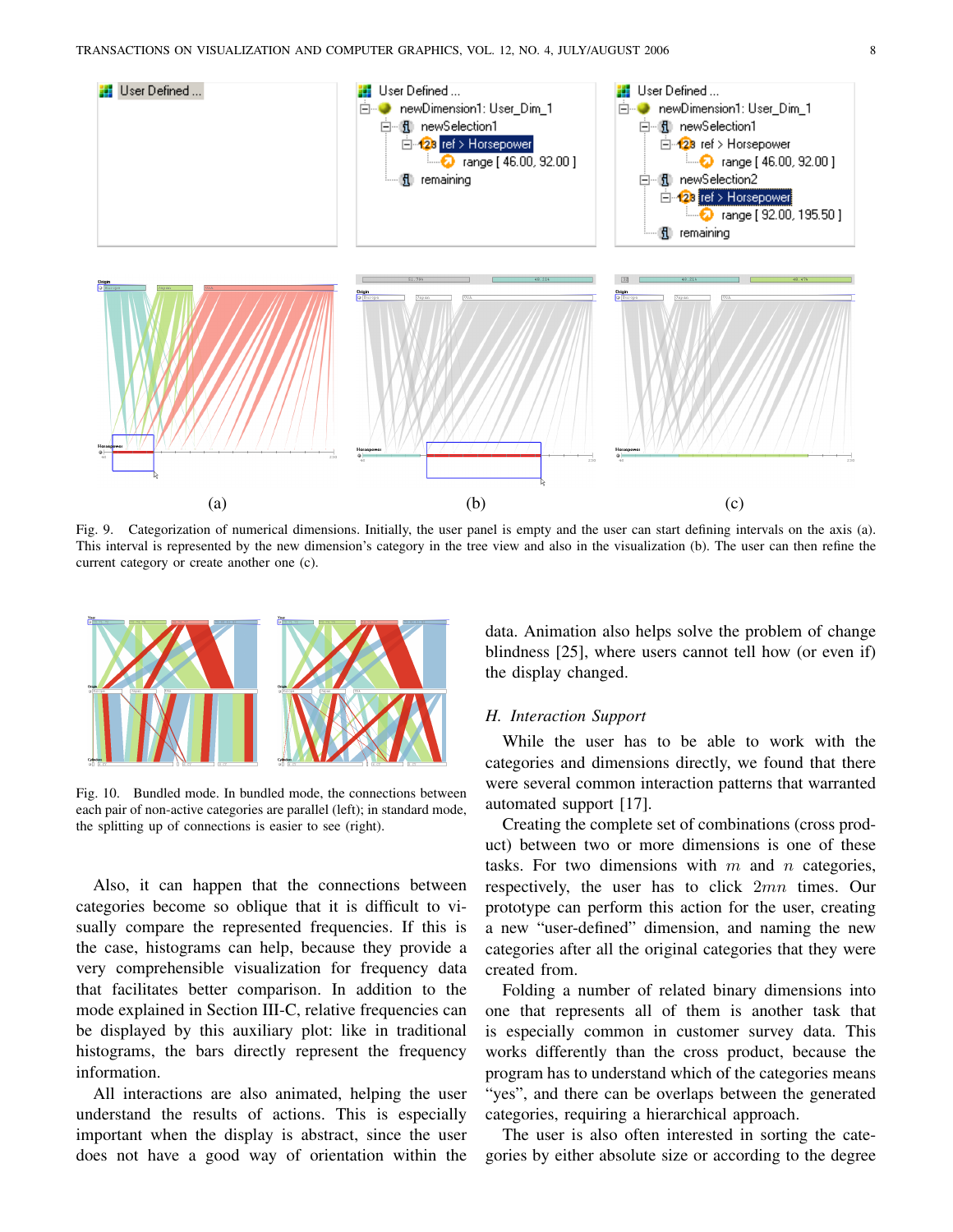

Fig. 11. Left: The meta information for the user-defined dimension *household type*; the categories are built out of available dimensions (e.g., *working childless adults* is a Boolean combination of the categories *two* (number of adults) and *unknown or none* (number of children); because the meta information is processed top-down, all unemployed persons are already classified by the above category. Right: the type of household is shown in relation to the income and the user-defined favorite supermarket dimension: households with two adults (*A2C* and *A2*) are more likely to have a higher income than ones with one adult; the choice of supermarket depends on the presence of children in the household (*HH Kinder* is the number of children, and *HH Erwachsene* the number of adults in a household).

of independence. Our prototype can also perform this task for the user.

While these tasks are computationally very simple, they save a lot of work, and thus improve the usability of the system considerably.

#### *I. Performance*

The analysis presented here was performed on standard consumer hardware, where the program runs at interactive speed. The construction of the view is accomplished immediately, as long as the number of displayed categories is limited to approximately twenty to thirty (the delay is directly proportional to the number of categories that have to be aggregated). Once the categorical data is transformed into the frequency information, interactions such as reordering of dimensions and categories, highlighting, and the animation between rendering modes (Section III-G), and changing of the active dimension happen without noticeable delay.

## IV. CASE STUDY

To test the usefulness of Parallel Sets in a realistic environments, we performed two case studies using our research prototype.

#### *A. Customer Survey Data*

We cooperated with a large, multi-national company in analyzing a customer relationship management (CRM) data set. This data set consists of 99 dimensions and contains information about 93,872 Austrian households.

The data contains information about people's living standards, shopping habits, pet care, etc. In addition to being high-dimensional and categorical, this data set also contains a considerable number of unknown values, as well as groups of dimensions that can be organized hierarchically.

The data fields directly reflect the layout of the questions on the survey forms, which are not particularly well suited for analysis, though. For instance, the data has separate dimensions for the number of adults in the household (*unknown*, *one*, and *two*), the number of children (*unknown or none*, *one*, *two*, *three*, and *more*), and employment (*unknown*, *unemployed*, *half-day*, and *full-time*). Combining these into one *household type* (Figure 11) reduces three dimensions to one, and also presents the data in a way that analysts are used to – especially when comparing them to the so-called *golden household*.

Supermarkets were grouped into five categories, thus reducing 16 dimensions (one for each candidate for the favorite supermarket) to one.

*Income, Family Type, Supermarkets.* Figure 11 shows three dimensions that are of particular interest to analysts: household types, income, and favorite supermarkets. The histograms show the frequency distribution of the market and income classes relative to the house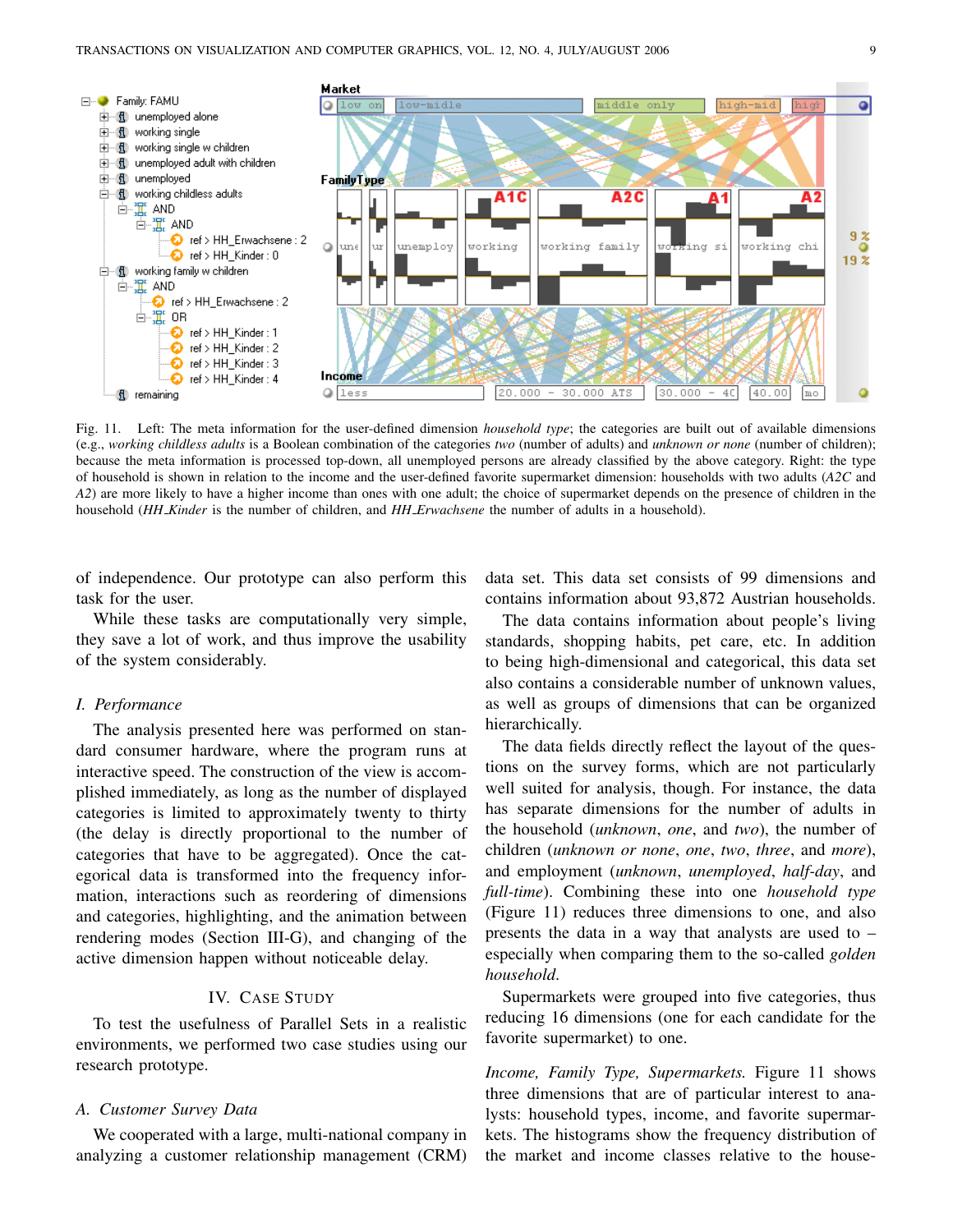hold types. Because similar histograms mean similar dependencies between the particular household types and the neighboring dimension, the top histograms show that households with children are equally distributed compared to the types without children concerning their favorite supermarkets (similar top histograms for the categories labeled *A1C* and *A2C*). The histograms also reveal that people living in households with children are more likely to buy their goods in low and middle class supermarkets in contrast to households without children.

Whether there are two adults living in the household, or only a single parent, does not seem to make a difference. What does make a difference is the total income, which is of course generally higher when there are two adults in the household, regardless of the number of children (similar histograms for the categories *A2C* and *A2*).

*Detergents.* Another question was wether there was a preference for different types of detergents by different types of households. This is particularly interesting when planning cross-marketing campaigns, to bundle the right "new" product with the detergent for a particular target group. The favorite detergents are again grouped into a small number of categories (*powdery*, *liquid*, *compact*, *normal*).

Figure 1 shows the relations between household types, washing agent types, residence, and income. The absolute frequencies are represented by the connections that are displayed using bundled mode (Section III-G). Concerning the detergent types, the histograms for the categories *tabs* and *liquid* are very similar and state: both types are more frequently bought by households with no children and by people that live in larger cities (similar distributions of the top and bottom histogram for the left and right type of washing agent). Also, the latter fact is correlated with having a higher income. People buying liquid washing agents or tabs are more likely to live in urban areas and have a higher income (and education, not shown) as compared to others living in the countryside.

The behavior found here can be explained by two factors: higher income in urban areas, and larger packaging sizes for washing powders. People living in Austrian cities are much more likely to have to carry their groceries over a longer distance (to the car or home), whereas people living in the countryside do all their shopping by car, anyway. Lower income and higher use of washing agents (children), combined with the relative ease of transportation make washing powders much more interesting to the rural population. Liquid washing agents and tabs are available in smaller sizes and are also more convenient to use – but more expensive. They are



Fig. 12. Comparing housing data from Minnesota (top) and North Carolina (bottom). People in colder climates prefer gas as heating fuel over electricity, and are also less fond of mobile homes. Houses in the south have slightly fewer bedrooms on average, but the three bedroom one family house is even more common than in the north.

thus more attractive to people living in cities with more expendable income.

#### *B. Housing Data*

In a second example (Figure 12), we compare housing data from two states of the US: North Carolina (NC) and Minnesota (MN). This data was extracted from the publicly available 1% sample of the 2000 census data set [26].

A new dimension was defined to group the different heating fuels into more useful categories: natural gas (no matter if bottled, from a tank, or from a pipe), electricity, oil/kerosene, wood, and others (including the original *other* category as well as solar and wind). All *unknown* values have been removed from the display to improve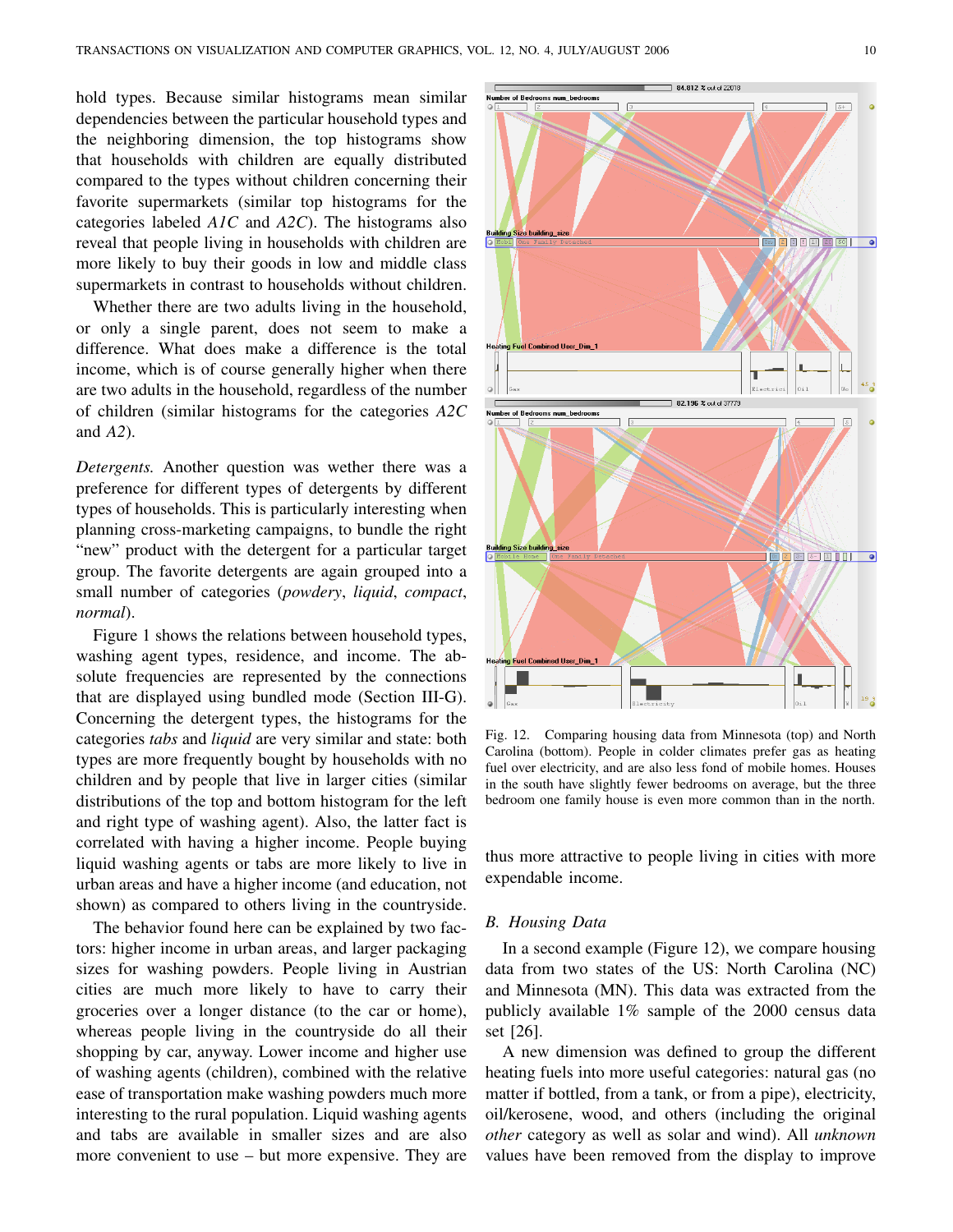readability. And even though NC has about 70% more households, the relative number of unknown values is almost identical in the two states.

The different preferences for heating fuels are immediately visible. While 39% of households in NC use electricity for heating, only 9% do in MN. The difference goes entirely to gas, even taking away 1% from oil, and 2% from other fuels.

Another difference that can be observed easily is the much lower preference for mobile homes in MN (5%) when compared to NC (15%). Mobile homes also tend to be smaller in MN, with the majority having two bedrooms, instead of the rather equal distribution between two and three bedrooms in NC.

These differences can of course be explained with the different climates in the two states, with heating being much less expensive using gas, and also mobile homes being less suited for long, cold winters. And even though one family houses are by far the most popular in both states  $(61\%$  in NC,  $69\%$  in MN), the "classical" three bedroom house has a much more pronounced majority in NC than MN – at the cost of larger houses. The values for two- and more apartment houses are very similar in both states, and only represent a clear minority in both cases.

The relative histograms in the lower part of the two images show how over- or underrepresented different heating fuels are for different housing sizes. It is easy to see that mobile homes have more than their fair share of electrical heating in NC, but are underrepresented in this category in MN. The use of gas is practically completely independent of the type of home in MN, while onefamily houses have a clear preference for this fuel in NC. Wood (the right-most fuel category) is underrepresented in mobile homes in NC, but not in MN. The remaining categories share very similar patterns between the states.

#### V. LESSONS LEARNED, FUTURE WORK

Overall, the response to Parallel Sets has been very positive. In addition to the case studies presented above, we have demonstrated the program to a considerable number of people from various application areas (finance, customer relations, communication, etc.), many of which had little or no prior knowledge of visualization. We found that the (potential) users of the program were immediately able to pick out relationships, and ask questions based on those findings.

While the basic interaction is very simple for users familiar with graphical user interfaces, the more advanced concepts like dimension composition and the degree of independence between axes was considerably less intuitive. Gaining new insights from using our tool certainly requires an understanding of basic statistics, and also the willingness to understand complex relationships. This is not necessarily a shortcoming of Parallel Sets, but rather a necessity when trying to find meaningful information in complex data sets. The graphical nature of visualization enables the user to experiment, and use prior knowledge of the data to explore the meanings of these concepts.

When there are many categories, or categories of very different size, it can be hard to see and compare them. This problem also affects histograms, which need some horizontal space. To alleviate this problem, the program allows the user to trade vertical for horizontal space, by changing the aspect ratios of all the category rectangles. This helps, but only up to a certain level, and also interferes with the ribbons that connect the dimensions. A distortion-oriented technique for quickly zooming into a set of categories appears to be a good solution, but has not yet been implemented. Providing histograms as a tooltip that does not depend on the size of the category is another option that we want to explore.

More histograms and statistical information need to be included. The current ones mostly served to make the users want more information directly in the display, showing different relationships and statistical measures numerically: a typical question when pointing out a relationship was "How many people does this apply to?". A related issue is finding outliers, since currently big trends are emphasized.

Navigating between and selecting dimensions is not supported by visualization, and can be rather demanding (especially in the case of high-dimensional data sets). We are therefore working on support that will show the user which dimensions may be interesting to look at more closely. This support can be both purely visual (e.g., using histograms or value and relationship displays [27]), or based on statistics and data mining.

## VI. CONCLUSIONS

Categorical data plays a key role in many real-world data sets, yet has not been adequately addressed in visualization so far. By providing a visual metaphor as well as a set of interactions that allow the user to efficiently work with complex data, Parallel Sets fill an important gap.

Parallel Sets not only display data, but allow the user to create new dimensions and thus use his or her knowledge effectively when working with data. The extensive use of meta data leads to the visualization being presented in the way the user already thinks about the data, and thus makes efficient work possible.

By combining interaction with semiautomatic features, and providing the ability to store and directly use find